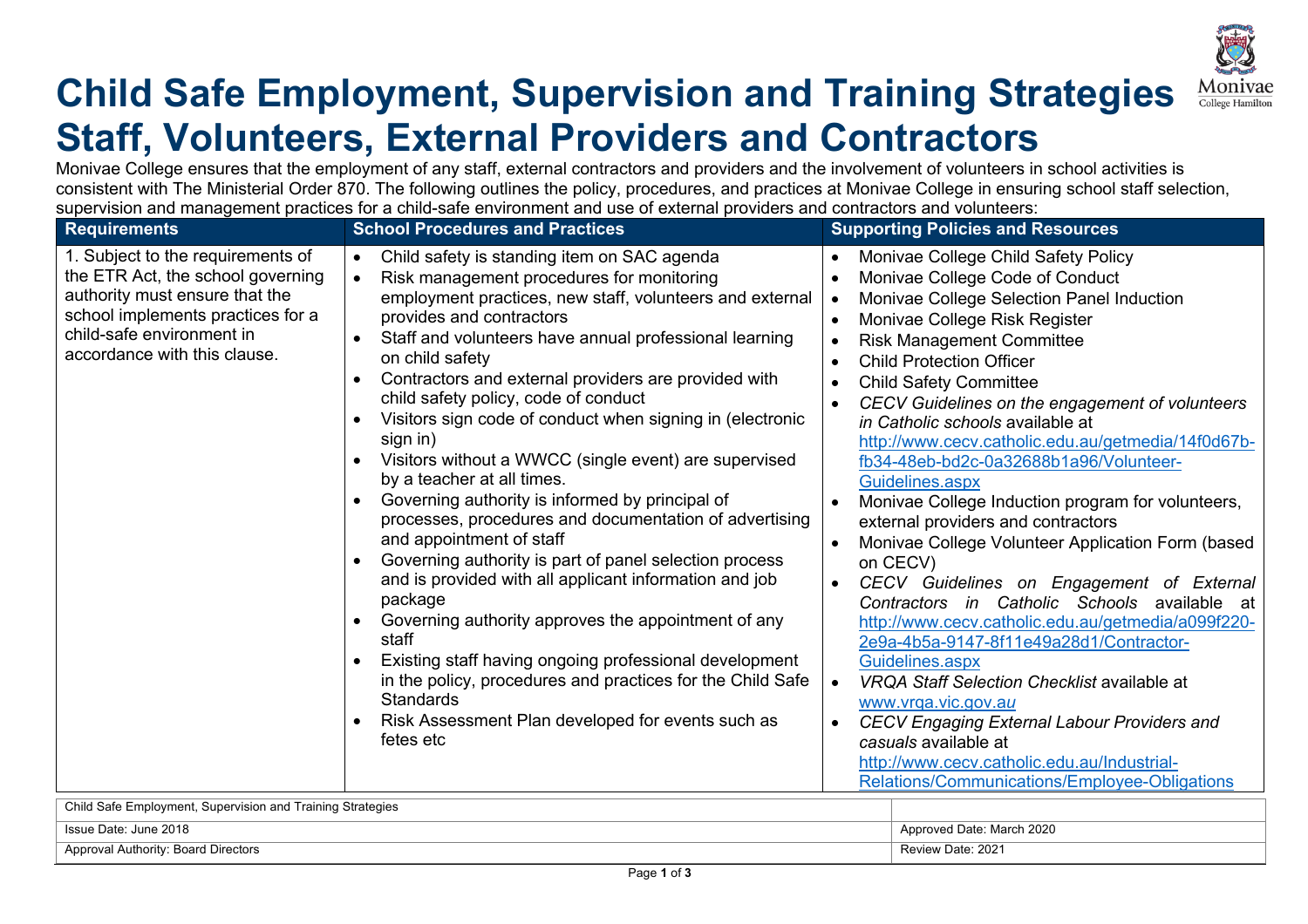| 2. Each job or category of jobs for<br>school staff that involves child-<br>connected work must have a clear<br>statement that sets out:<br>a. the job's requirements, duties<br>and responsibilities regarding child<br>safety; and<br>b. the job occupant's essential or<br>relevant qualifications, experience<br>and attributes in relation to child<br>safety.                                                                                                                       | Information packages includes role description and child<br>$\bullet$<br>safety policy and code of conduct<br>Applicants must complete an application form which<br>outlines experience and relevant qualifications<br>All qualifications are checked eg certified copy of<br>$\bullet$<br>transcript of results | Information packages<br>$\bullet$<br><b>Application Forms</b><br>$\bullet$<br>Advertisement materials |
|-------------------------------------------------------------------------------------------------------------------------------------------------------------------------------------------------------------------------------------------------------------------------------------------------------------------------------------------------------------------------------------------------------------------------------------------------------------------------------------------|------------------------------------------------------------------------------------------------------------------------------------------------------------------------------------------------------------------------------------------------------------------------------------------------------------------|-------------------------------------------------------------------------------------------------------|
| 3. All applicants for jobs that<br>involve child-connected work for<br>the school must be informed about<br>the school's child safety practices<br>(including the code of conduct).                                                                                                                                                                                                                                                                                                       | Provided in applicant package<br>$\bullet$<br>Is stated at beginning of job interview as part of<br>background brief for the position                                                                                                                                                                            | Code of Conduct<br>$\bullet$<br>Vision and Mission statement<br><b>Child Safety Policy</b>            |
| 4. In accordance with any<br>applicable legal requirement or<br>school policy, the school must<br>make reasonable efforts to gather,<br>verify and record the following<br>information about a person whom it<br>proposes to engage to perform<br>child-connected work:<br>a. Working with Children Check<br>status, or similar check;<br>b. proof of personal identity and<br>any professional or other<br>qualifications;<br>c. the person's history of work<br>involving children; and | Applicants must provide current WWCC or VIT<br>$\bullet$<br>registration- This checked against register<br>100 point of identification required eg licence, passport<br>$\bullet$<br>and one other.<br>Referee check to verify work history- information<br>recorded and kept in applicant file                  | Register- WWCC and VIT<br>$\bullet$<br>Staff file-copy of identity, qualifications etc                |

| Child Safe Employment, Supervision and Training Strategies |                           |
|------------------------------------------------------------|---------------------------|
| Issue Date: June 2018                                      | Approved Date: March 2020 |
| Approval Authority: Board Directors                        | Review Date: 2021         |